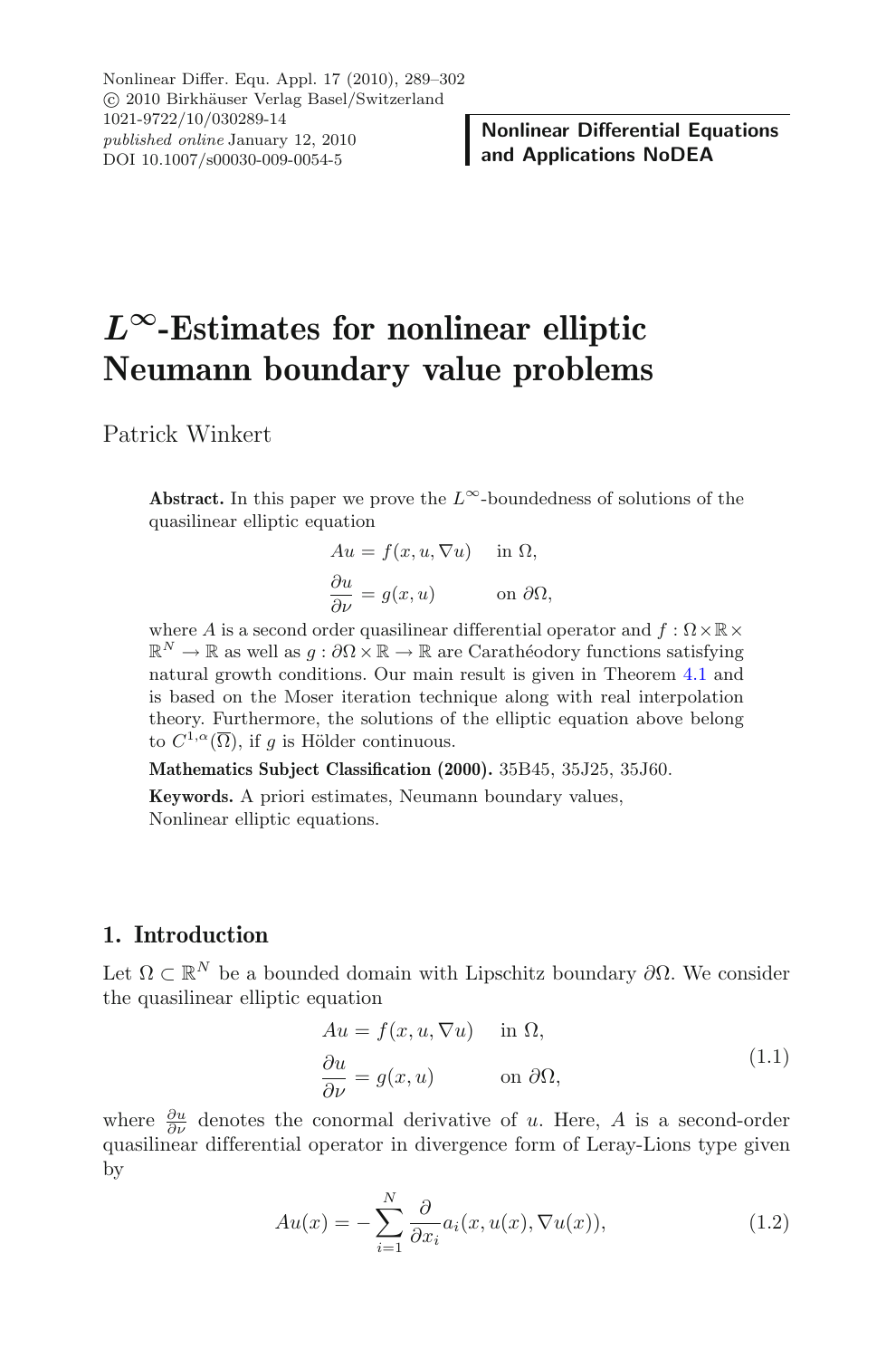and  $f: \Omega \times \mathbb{R} \times \mathbb{R}^N \to \mathbb{R}$  as well as  $g: \partial \Omega \times \mathbb{R} \to \mathbb{R}$  are some Carathéodory functions. For  $u \in W^{1,p}(\Omega)$  defined on the boundary  $\partial\Omega$ , we make use of the trace operator  $\gamma: W^{1,p}(\Omega) \to L^p(\partial\Omega)$  which is well known to be compact. For easy readability we will drop the notation  $\gamma u$  and write for short u, respectively,  $q(x, u) := q(x, \gamma u)$ .

The main goal of this paper is to prove a priori estimates for solutions of the nonlinear elliptic equation in [\(1.1\)](#page-0-0). For this purpose, we use some important tools like the Moser iteration technique and real interpolation theory. By an a priori estimate, we mean an estimate of the form

$$
||u||_{L^{\infty}(\Omega)} \leq C,
$$

for all possible solutions of  $(1.1)$  with some constant C independent of u. Concerning a priori bounds for elliptic equations with zero Neumann conditions we refer to the results in [\[17\]](#page-13-0) and [\[19](#page-13-1)], where they consider problems of the form

$$
-\Delta u + \lambda u = f(u), \ u > 0 \quad \text{in } \Omega,
$$

$$
\frac{\partial u}{\partial \nu} = 0 \qquad \text{on } \partial \Omega,
$$

in a bounded convex domain  $\Omega \subset \mathbb{R}^3$  with smooth boundary and  $\lambda > 0$ . Motreanu et al. have applied the Moser iteration, too, in [\[11,](#page-13-2) Proof of Proposition 2.5] to prove  $L^{\infty}$ -boundedness for solutions of the Neumann problem

$$
-\operatorname{div} \vartheta_{\varepsilon}(z, \nabla v_{\varepsilon}) = f_0(z, v_{\varepsilon}) + \lambda_{\varepsilon} f_0(z, x_0) - \lambda_{\varepsilon} |v_{\varepsilon} - x_0|^{p-2} (v_{\varepsilon} - x_0) \quad \text{in } Z,
$$

$$
\frac{\partial u}{\partial \nu} = 0 \quad \text{on } \partial Z,
$$

where

$$
\vartheta_{\varepsilon}(z,\xi) = |\xi|^{p-2}\xi + \lambda_{\varepsilon} |\nabla x_0|^{p-2}\nabla x_0 + \lambda_{\varepsilon} |\xi - \nabla x_0|^{p-2} (\xi - \nabla x_0),
$$

with  $Z \subset \mathbb{R}^N$  is a bounded domain with a  $C^2$ -boundary  $\partial Z$ ,  $0 < \lambda_{\varepsilon} \leq 1, \varepsilon \in$  $(0, 1], x_0 \in L^{\infty}(\Omega)$  fixed and with a Carathéodory function  $f_0 : \mathbb{Z} \times \mathbb{R} \to \mathbb{R}$ satisfying some growth condition.

The novelty of our paper is the demonstration of a priori estimates for nonlinear elliptic equations with nonlinear nonhomogenous Neumann boundary values of the form  $(1.1)$ , where the Carathéodory functions f and g depend on  $u, \nabla u$  and  $u$ , respectively, satisfying a natural growth conditionally, we extend our results and show that every solution of  $(1.1)$  belongs to  $C^{1,\alpha}(\overline{\Omega})$  in case g satisfies the condition

$$
|g(x_1, s_1) - g(x_2, s_2)| \le L\left[ |x_1 - x_2|^{\alpha} + |s_1 - s_2|^{\alpha} \right],
$$

for all pairs  $(x_1, s_1), (x_2, s_2)$  in  $\partial \Omega \times [-M_0, M_0]$ , where  $M_0$  is a positive constant and  $\alpha \in (0,1]$ . The C<sup>1</sup>-regularity follows directly from the L<sup>∞</sup>-boundedness along with the results of Liebermann in [\[10](#page-13-3)].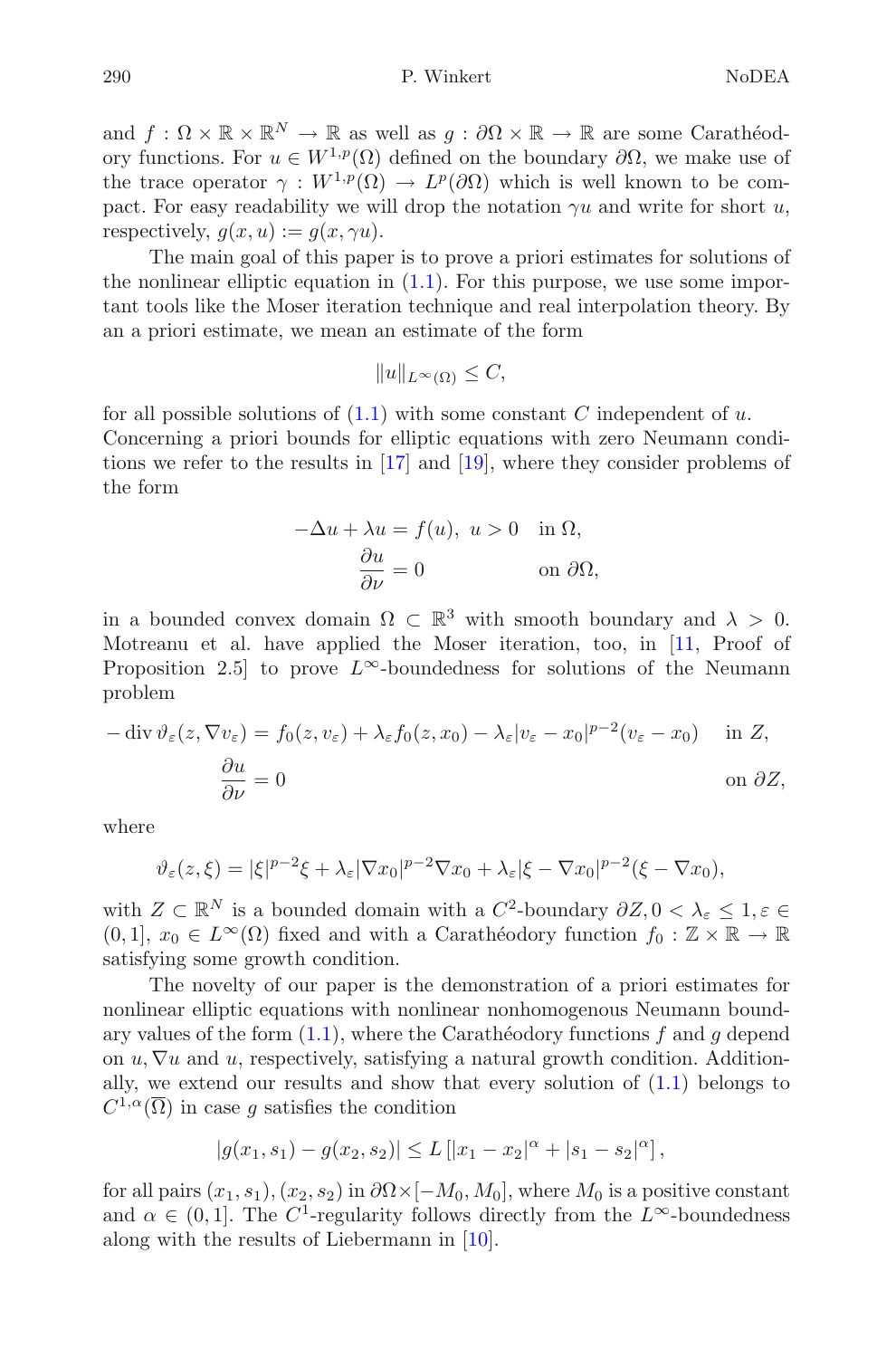## **2. Notations and hypotheses**

Let  $\frac{1}{p} + \frac{1}{q} = 1$ . We suppose the following conditions on the operator A and the nonlinearities  $f : \Omega \times \mathbb{R} \times \mathbb{R}^N \to \mathbb{R}$  and  $g : \partial \Omega \times \mathbb{R} \to \mathbb{R}$ .

(A1) Each  $a_i(x, s, \xi)$  satisfies Carathéodory conditions, i.e., is measurable in  $x \in \Omega$  for all  $(s, \xi) \in \mathbb{R} \times \mathbb{R}^N$  and continuous in  $(s, \xi)$  for a.e.  $x \in \Omega$ . Furthermore, a constant  $c_0 > 0$  and a function  $k_0 \in L^q(\Omega)$  exist so that

$$
|a_i(x, s, \xi)| \le k_0(x) + c_0 \left( |s|^{p-1} + |\xi|^{p-1} \right), \tag{2.1}
$$

for a.e.  $x \in \Omega$  and for all  $(s, \xi) \in \mathbb{R} \times \mathbb{R}^N$ , where  $|\xi|$  denotes the Euclidian norm of the vector  $\xi$ .

(A2) The coefficients  $a_i$  satisfy a monotonicity condition with respect to  $\xi$ in the form

$$
\sum_{i=1}^{N} (a_i(x, s, \xi) - a_i(x, s, \xi'))(\xi_i - \xi_i') > 0,
$$
\n(2.2)

for a.e.  $x \in \Omega$ , for all  $s \in \mathbb{R}$ , and for all  $\xi, \xi' \in \mathbb{R}^N$  with  $\xi \neq \xi'$ .

(A3) A constant  $c_1 > 0$  and a function  $k_1 \in L^{\infty}(\Omega)$  exist such that

$$
\sum_{i=1}^{N} a_i(x, s, \xi) \xi_i \ge c_1 |\xi|^p - k_1(x), \tag{2.3}
$$

for a.e.  $x \in \Omega$ , for all  $s \in \mathbb{R}$ , and for all  $\xi \in \mathbb{R}^N$ .

- $(F1)$  $x \mapsto f(x, s, \xi)$  is measurable in  $\Omega$  for all  $(s, \xi) \in \mathbb{R} \times \mathbb{R}^N$ .
- (F2)  $(s, \xi) \mapsto f(x, s, \xi)$  is continuous in  $\mathbb{R} \times \mathbb{R}^N$  for almost all  $x \in \Omega$ .
- <span id="page-2-0"></span>(F3) There exists a constant  $c_2 > 0$  such that

$$
|f(x, s, \xi)| \le c_2 \left(1 + |s|^{p-1} + |\xi|^{p-1}\right),\tag{2.4}
$$

for a.e.  $x \in \Omega$ , for all  $s \in \mathbb{R}$  and for all  $\xi \in \mathbb{R}^N$ .

- $(G1)$  $x \mapsto g(x, s)$  is measurable in  $\partial\Omega$  for all  $s \in \mathbb{R}$ .
- $(G2)$  $s \mapsto q(x, s)$  is continuous in R for almost all  $x \in \partial \Omega$ .
- (G3) There exists a constant  $c_3 > 0$  such that

$$
|g(x,s)| \le c_3(1+|s|^{p-1}),\tag{2.5}
$$

<span id="page-2-1"></span>for a.e.  $x \in \partial\Omega$  and for all  $s \in \mathbb{R}$ .

Condition (A1) implies that  $A: W^{1,p}(\Omega) \to (W^{1,p}(\Omega))^*$  is bounded continuous and along with  $(A2)$  it holds that A is pseudomonotone. Due to  $(A1)$  the operator A generates a mapping from  $W^{1,p}(\Omega)$  into its dual space defined by

$$
\langle Au, \varphi \rangle = \int_{\Omega} \sum_{i=1}^{N} a_i(x, u, \nabla u) \frac{\partial \varphi}{\partial x_i} dx,
$$
\n(2.6)

where  $\langle \cdot, \cdot \rangle$  stands for the duality pairing between  $W^{1,p}(\Omega)$  and  $(W^{1,p}(\Omega))^*$ . Assumption (A3) is a coercivity type condition. The conditions (F3) and (G3) ensure that the corresponding Nemytskij operators  $F: W^{1,p}(\Omega) \to L^q(\Omega)$  and  $G: L^p(\partial\Omega) \to L^q(\partial\Omega)$  defined by

$$
Fu(x) = f(x, u(x), \nabla u(x)), \quad Gu(x) = g(x, u(x)), \tag{2.7}
$$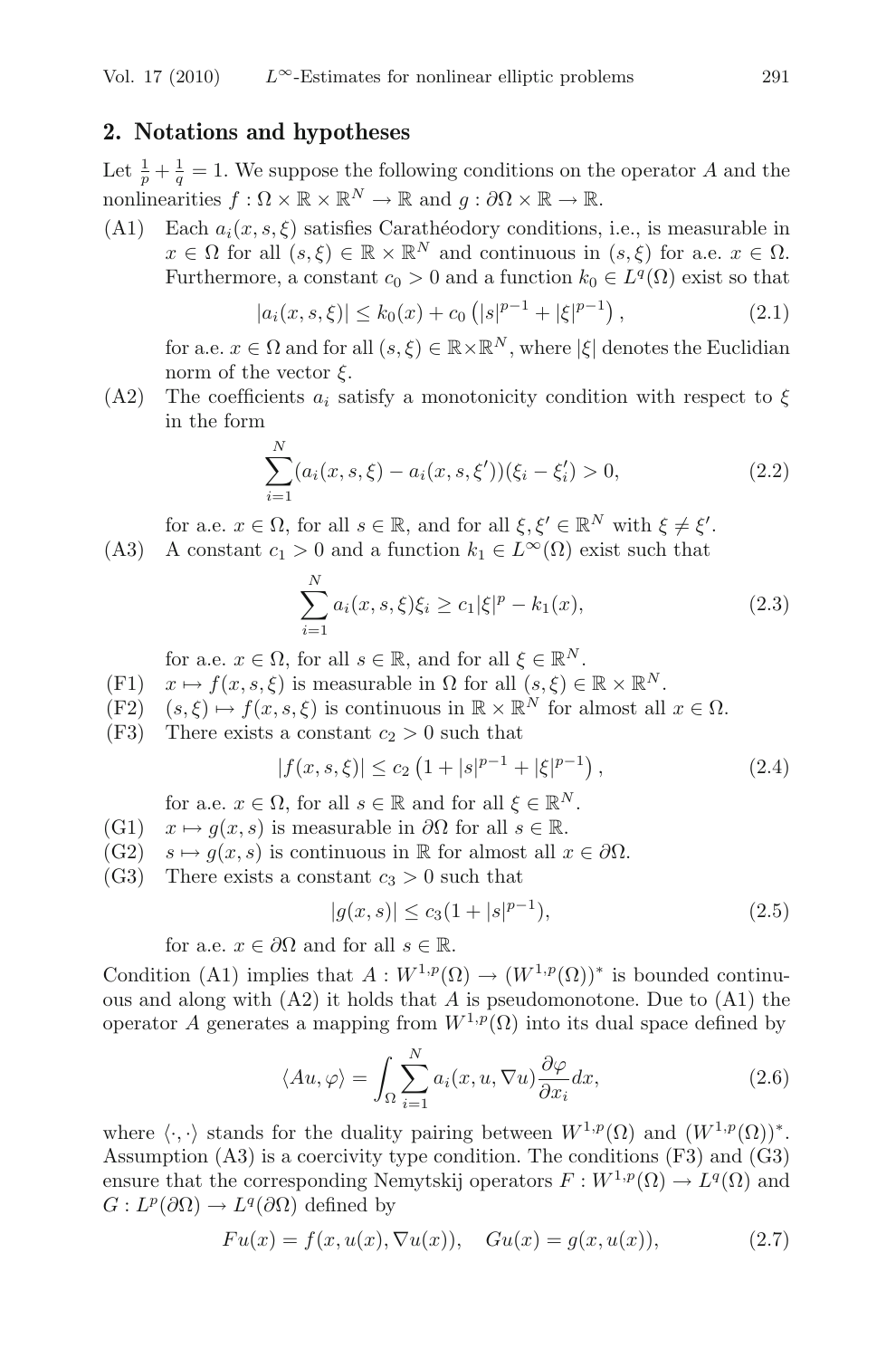<span id="page-3-0"></span>are bounded and continuous (see e.g. [\[18\]](#page-13-4)). The definition of a solution of problem [\(1.1\)](#page-0-0) in the weak sense is defined as follows.

**Definition 2.1.** A function  $u \in W^{1,p}(\Omega)$  is said to be a weak solution of  $(1.1)$ if the following holds

$$
\int_{\Omega} \sum_{i=1}^{N} a_i(x, u, \nabla u) \frac{\partial \varphi}{\partial x_i} dx
$$
  
= 
$$
\int_{\Omega} f(x, u, \nabla u) \varphi dx + \int_{\partial \Omega} g(x, u) \varphi d\sigma, \quad \forall \varphi \in W^{1, p}(\Omega).
$$

**Remark 2.2.** The growth conditions on the function  $f$  and  $g$  can be relaxed, replacing  $|s|^{p-1}$  by  $|s|^q$  for a suitable  $q>p-1$ . Thanks to the Sobolev embedding and to the trace embedding, the definition of a weak solution to the Neumann problem would also be consistent in this case. For reasons of simplification, we deal with the given growth conditions as in  $(2.4)$  and  $(2.5)$ .

## **3.** The spaces  $B_{pq}^s$  and  $F_{pq}^s$

In this section, we give a brief overview about Besov spaces (respectively, Lizorkin–Triebel spaces) which are needed in the proof of our main theorem.

If  $A$  is a Banach space, then

$$
l_p^{\sigma}(\mathcal{A}) = \left\{ \xi : \xi = \{\xi_j\}_{j=0}^{\infty}; \xi_j \in \mathcal{A}; \|\xi\|_{l_p^{\sigma}} = \left(\sum_{j=0}^{\infty} 2^{j\sigma p} \|\xi_j\|_{\mathcal{A}}^p\right)^{\frac{1}{p}} < \infty \right\}
$$

for  $1 \leq p < \infty$  and

$$
l_{\infty}^{\sigma}(\mathcal{A}) = \left\{ \xi : \xi = \{\xi_j\}_{j=0}^{\infty}; \xi_j \in \mathcal{A}; \|\xi\|_{l_{\infty}^{\sigma}} = \sup_j 2^{j\sigma} \|\xi_j\|_{\mathcal{A}} < \infty \right\}
$$

for  $p = \infty$  are also Banach spaces (cf. [\[14,](#page-13-5) Section 1.18]) where  $\sigma$  is a real number. We recall that  $S = S(\mathbb{R}^N)$  is the set of all complex-valued rapidly decreasing infinitely differentiable functions defined on the N-dimensional real Euclidean space  $\mathbb{R}^N$ . The spaces  $S(\mathbb{R}^N)$  and  $S'(\mathbb{R}^N)$  (dual space) have their usual topologies, where  $S'(\mathbb{R}^N)$  is equipped with the strong topology. We denote by  $\mathcal F$  the Fourier transform in  $S$  and the support of a distribution  $f$  is written as supp  $f$ . Further, we set

$$
M_j = \left\{ \xi : \xi \in \mathbb{R}^N, 2^{j-1} \le |\xi| \le 2^{j+1} \right\}, \quad j = 1, 2, \dots,
$$
  

$$
M_0 = \left\{ \xi : \xi \in \mathbb{R}^N, |\xi| \le 2 \right\}.
$$

Then we introduce the spaces  $B_{pq}^s(\mathbb{R}^N)$  and  $F_{pq}^s(\mathbb{R}^N)$  as follows (see [\[14](#page-13-5), Definition 2.3.1/1]).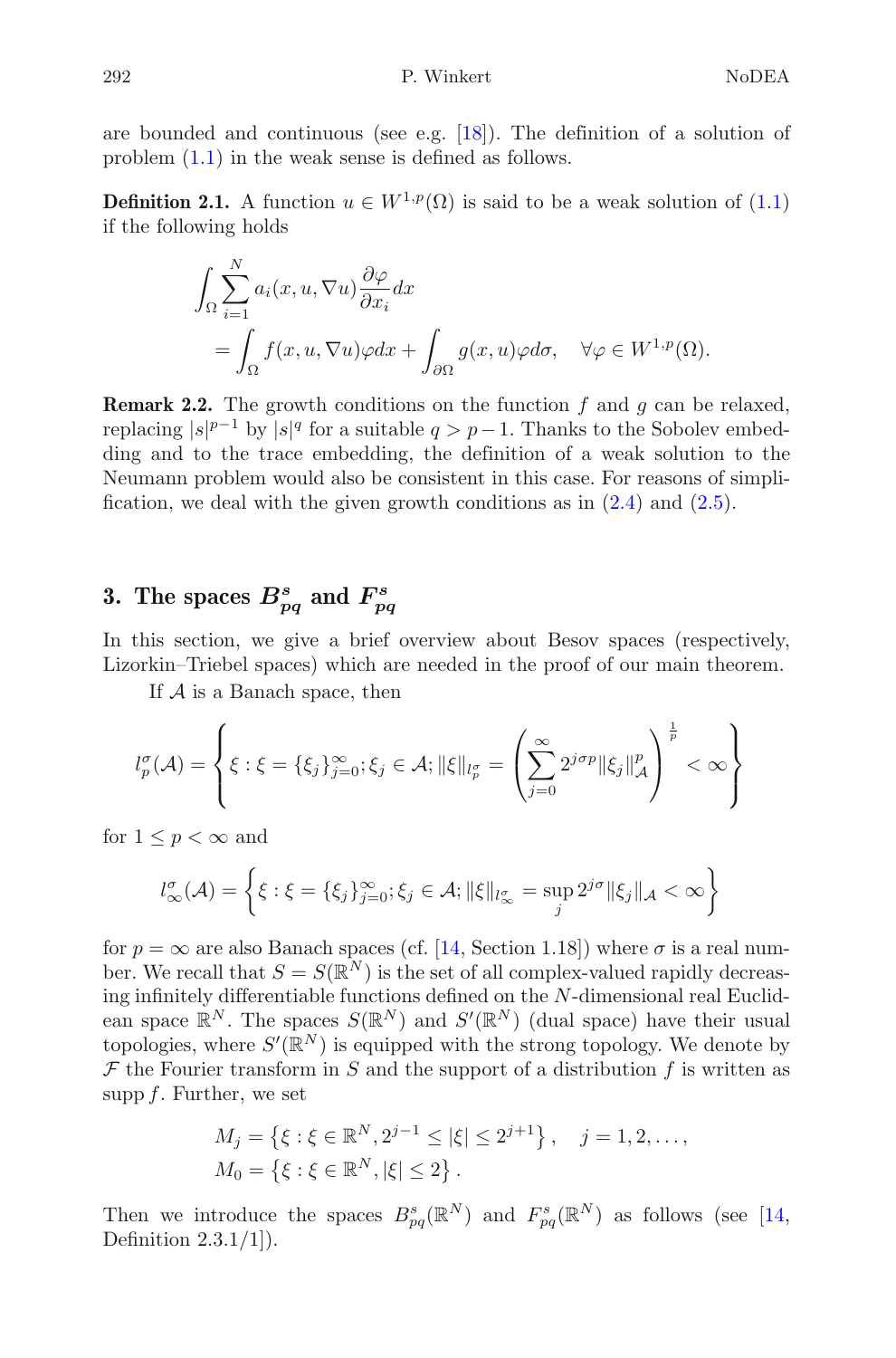**Definition 3.1.** (a) For  $-\infty < s < \infty$ ,  $1 < p < \infty$ , and  $1 \le q < \infty$  one sets

$$
B_{pq}^{s}(\mathbb{R}^{N}) = \left\{ f : f \in S'(\mathbb{R}^{N}) ; f = \sum_{j=0}^{\infty} a_{j}(x) ; \operatorname{supp} \mathcal{F}a_{j} \subset M_{j};
$$

$$
\|\{a_{j}\}\|_{l_{q}^{s}(L_{p})} = \left[\sum_{j=0}^{\infty} (2^{sj} \|a_{j}(x)\|_{L_{p}})^{q}\right]^{\frac{1}{q}} < \infty \right\}
$$

and for  $-\infty < s < \infty, 1 < p < \infty$ , and  $q = \infty$  one sets

$$
B_{p\infty}^{s}(\mathbb{R}^{N}) = \left\{ f : f \in S'(\mathbb{R}^{N}) ; f = \sum_{j=0}^{\infty} a_{j}(x) ; \operatorname{supp} \mathcal{F}a_{j} \subset M_{j}; \right\}
$$

$$
\|\{a_{j}\}\|_{l^{s}_{\infty}(L_{p})} = \sup_{j} 2^{sj} \|a_{j}(x)\|_{L_{p}} < \infty \right\}.
$$
  
Further, for  $-\infty < s < \infty, 1 < p < \infty$  and  $1 \le q \le \infty$  let

$$
\|f\|_{B^{s}_{pq}(\mathbb{R}^{N})}=\inf_{f=\sum a_{j}}\|\{a_{j}\}\|_{l_{q}^{s}(L_{p})}.
$$

(b) For  $-\infty < s < \infty$ ,  $1 < p < \infty$ , and  $1 < q < \infty$  one sets

$$
F_{pq}^{s}(\mathbb{R}^{N}) = \left\{ f : f \in S'(\mathbb{R}^{N}) ; f = \sum_{j=0}^{\infty} a_{j}(x) ; \operatorname{supp} \mathcal{F}a_{j} \subset M_{j};
$$

$$
||\{a_{j}\}||_{L_{p}(l_{q}^{s})} = \left[ \int_{\Omega} \left( \sum_{j=0}^{\infty} 2^{sjq} |a_{j}(x)|^{q} \right)^{\frac{p}{q}} dx \right]^{1 \over p} < \infty \right\}.
$$

Further, let

$$
||f||_{F_{pq}^{s}(\mathbb{R}^{N})} = \inf_{f=\sum a_{j}} ||\{a_{j}\}||_{L_{p}(l_{q}^{s})}.
$$

(c) For  $-\infty < s < \infty$  and  $1 < p < \infty$  one sets

$$
H_p^s(\mathbb{R}^N) = F_{p2}^s(\mathbb{R}^N).
$$

(d) For  $1 < p < \infty$  one sets

$$
W_p^s(\mathbb{R}^N) = \begin{cases} H_p^s(\mathbb{R}^N) & \text{if } s = 0, 1, 2, \dots, \\ B_{pp}^s(\mathbb{R}^N) & \text{if } 0 < s \neq \text{ integer.} \end{cases}
$$

The proof of the following theorem can be found in [\[14](#page-13-5), Theorem 2.3.2].

## **Theorem 3.2.** 1. *Let*  $-\infty < s < \infty, 1 < p < \infty$ , and  $1 \leq q \leq \infty$ . *Then*  $B^s_{pq}(\mathbb{R}^N)$  *is a Banach space.*

2. *Let*  $-\infty < s < \infty, 1 < p < \infty$ , and  $1 < q < \infty$ . Then  $F_{pq}^s(\mathbb{R}^N)$  is a *Banach space.*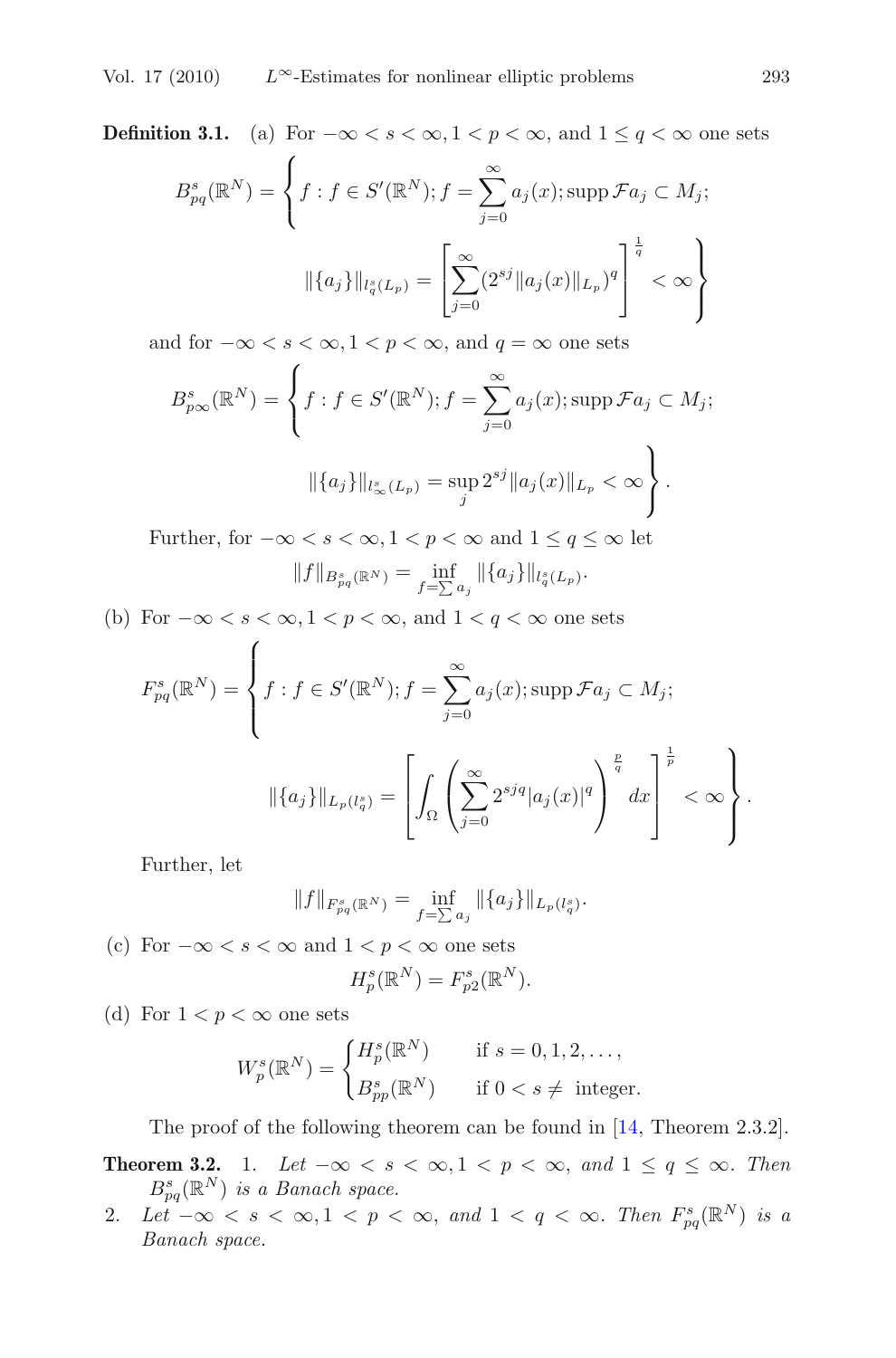294 P. Winkert NoDEA

It is clear, that all notations above hold true if we replace  $\mathbb{R}^N$  by a bounded domain  $\Omega \subset \mathbb{R}^N$ . The spaces  $B_{pq}^s$  and  $F_{pq}^s$  are called Besov and Lizorkin–Triebel spaces, respectively, which are equal in case  $p = q$  with  $1 <$  $p < \infty$  and  $-\infty < s < \infty$ . We see that the spaces  $W_p^s$  with  $s = 1, 2, 3, \dots$  coincide with the well-known Sobolev spaces introduced by S.L.Sobolev and the extension of the definition of the spaces  $W_p^s$  to values  $0 < s \neq$  integer are the so-called Slobodeckij spaces. Finally, it was shown that  $H_p^s$  with  $s > 0$  coincide with the well-known Lebesgue (or Liouville, or Bessel-potential) spaces. For more details we refer for example to the books of Triebel in [\[14](#page-13-5)[–16](#page-13-6)] or to the monograph of Runst and Sickel in [\[12](#page-13-7)].

In our considerations, we need the following continuous embeddings

$$
T_1: B_{pp}^s(\Omega) \to B_{pp}^{s-\frac{1}{p}}(\partial \Omega), \text{ with } s > \frac{1}{p},
$$
  
\n
$$
T_2: B_{pp}^{s-\frac{1}{p}}(\partial \Omega) = F_{pp}^{s-\frac{1}{p}}(\partial \Omega) \to F_{p2}^0(\partial \Omega) = L^p(\partial \Omega), \text{ with } s > \frac{1}{p},
$$

where  $\Omega$  is a bounded  $C^{\infty}$ -domain (see [\[12](#page-13-7), Page 75 and Page 82], [\[14,](#page-13-5) 2.3.1] and 2.3.2] and [\[15,](#page-13-8) 3.3.1]). Let  $s = m + \iota$  with  $m \in \mathbb{N}_0$  and  $0 \leq \iota < 1$ . Then the embeddings are also valid if  $\partial\Omega \in C^{m,1}$  [\[13\]](#page-13-9). In [\[3](#page-12-0), Satz 9.40] the proof is given for  $p = 2$ , however, it can be extended to  $p \in (1,\infty)$  by using the Fourier transformation in  $L^p(\Omega)$  [\[4](#page-12-1)].

We set  $s = \frac{1}{p} + \tilde{\epsilon}$ , where  $\tilde{\epsilon} > 0$  is arbitrarily fixed such that  $s = \frac{1}{p} + \tilde{\epsilon} < 1$ . Thus, the embeddings are valid for a Lipschitz boundary  $\partial\Omega$ . This yields

$$
T_3: B_{pp}^{\frac{1}{p}+\widetilde{\varepsilon}}(\Omega) \to L^p(\partial\Omega),
$$

<span id="page-5-1"></span>which means

$$
||v||_{L^{p}(\partial\Omega)} \leq c_4 ||v||_{B_{pp}^{\frac{1}{p}+\tilde{\varepsilon}}(\Omega)}, \quad \forall v \in B_{pp}^{\frac{1}{p}+\tilde{\varepsilon}}(\Omega), \tag{3.1}
$$

where  $c_4$  is a positive constant. The real interpolation theory implies

$$
\left(F_{p2}^0(\Omega), F_{p2}^1(\Omega)\right)_{\frac{1}{p}+\widetilde{\varepsilon},p} = \left(L^p(\Omega), W^{1,p}(\Omega)\right)_{\frac{1}{p}+\widetilde{\varepsilon},p} = B_{pp}^{\frac{1}{p}+\widetilde{\varepsilon}}(\Omega),
$$

<span id="page-5-2"></span>(see  $[1,14,15]$  $[1,14,15]$  $[1,14,15]$  $[1,14,15]$ ,  $[16, Section 1.6.2 and 1.6.7]$  $[16, Section 1.6.2 and 1.6.7]$ ) which ensures the norm estimate

$$
||v||_{B_{pp}^{\frac{1}{p}+\tilde{\varepsilon}}(\Omega)} \leq c_5 ||v||_{W^{1,p}(\Omega)}^{\frac{1}{p}+\tilde{\varepsilon}} ||v||_{L^p(\Omega)}^{1-\frac{1}{p}-\tilde{\varepsilon}}, \quad \forall v \in W^{1,p}(\Omega), \tag{3.2}
$$

(cf. [\[14](#page-13-5), Theorem 1.3.3 (g)]) with a positive constant  $c_5$  only depending on the boundary ∂Ω.

### <span id="page-5-0"></span>**4. Main results**

**Theorem 4.1.** *Let the conditions (A1)–(A3), (F1)–(F3) and (G1)–(G3) be satisfied.* Let  $u \in W^{1,p}(\Omega)$  be a solution of [\(1.1\)](#page-0-0). Then  $u \in L^{\infty}(\Omega)$ *.* 

*Proof.* To prove the  $L^{\infty}$ -regularity of u, we will use the Moser iteration tech-nique (see e.g. [\[5](#page-12-3)[–9\]](#page-13-10)). It suffices to consider the proof in case  $1 \leq p \leq N$ , otherwise we would be done. First we are going to show that  $u^+ = \max\{u, 0\}$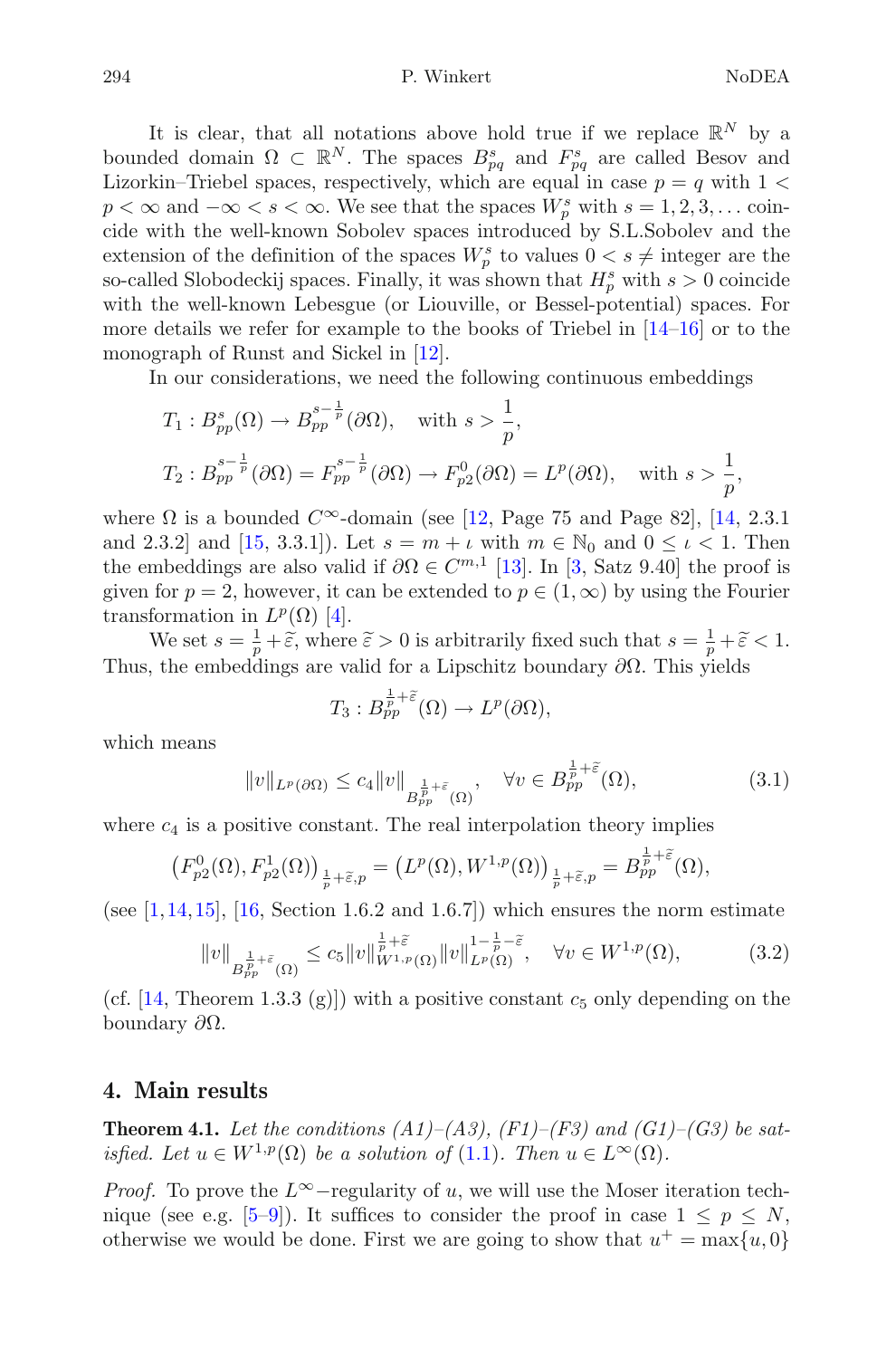belongs to  $L^{\infty}(\Omega)$ . For  $M > 0$  we define  $v_M(x) = \min\{u^+(x), M\}$ . Letting  $K(t) = t$  if  $t \leq M$  and  $K(t) = M$  if  $t > M$ , it follows by [\[9,](#page-13-10) Theorem B.3] that  $K \circ u^+ = v_M \in W^{1,p}(\Omega)$  and hence  $v_M \in W^{1,p}(\Omega) \cap L^{\infty}(\Omega)$ . For real  $k \geq 0$ we choose  $\varphi = v_M^{kp+1}$ , then  $\nabla \varphi = (kp+1)v_M^{kp} \nabla v_M$  and  $\varphi \in W^{1,p}(\Omega) \cap L^{\infty}(\Omega)$ . Notice that  $u(x) \leq 0$  implies directly  $v_M(x) = 0$ . Testing the weak formulation in Definition [2.1](#page-3-0) with  $\varphi = v_M^{kp+1}$ , one gets

$$
(kp+1)\int_{\Omega} \sum_{i=1}^{N} a_i(x, u^+, \nabla u^+) v_M^{kp} \frac{\partial v_M}{\partial x_i} dx
$$
  
= 
$$
\int_{\Omega} f(x, u^+, \nabla u^+) v_M^{kp+1} dx + \int_{\partial \Omega} g(x, u^+) v_M^{kp+1} d\sigma.
$$
 (4.1)

<span id="page-6-1"></span><span id="page-6-0"></span>Applying condition  $(A3)$  and the Hölder inequality, the left-hand side of  $(4.1)$ can be estimated to obtain

$$
(kp+1) \int_{\Omega} \sum_{i=1}^{N} a_i (x, u^+, \nabla u^+) v_M^{kp} \frac{\partial v_M}{\partial x_i} dx
$$
  
\n
$$
= (kp+1) \int_{\Omega} \sum_{i=1}^{N} a_i (x, v_M, \nabla v_M) \frac{\partial v_M}{\partial x_i} v_M^{kp} dx
$$
  
\n
$$
\geq (kp+1) \int_{\Omega} (c_1 |\nabla v_M|^p - k_1) v_M^{kp} dx
$$
  
\n
$$
\geq c_1 \frac{kp+1}{(k+1)^p} \int_{\Omega} |\nabla v_M^{k+1}|^p dx - e_1 (kp+1) \int_{\Omega} (u^+)^{kp} dx
$$
  
\n
$$
\geq c_1 \frac{kp+1}{(k+1)^p} \int_{\Omega} |\nabla v_M^{k+1}|^p dx
$$
  
\n
$$
-e_1 (kp+1) |\Omega|^{\frac{1}{k+1}} \left( \int_{\Omega} (u^+)^{(k+1)p} dx \right)^{\frac{kp}{(k+1)p}}, \qquad (4.2)
$$

where  $e_1 = ||k_1||_{\infty}$ . The assumption (F3) along with the Hölder inequality and Young's inequality implies

$$
\int_{\Omega} f(x, u^{+}, \nabla u^{+}) v_{M}^{kp+1} dx
$$
\n
$$
\leq c_{2} \int_{\Omega} (1 + |u^{+}|^{p-1} + |\nabla u^{+}|^{p-1}) v_{M}^{kp+1} dx
$$
\n
$$
\leq c_{2} |\Omega| \frac{v-1}{(k+1)p} \left( \int_{\Omega} (u^{+})^{(k+1)p} dx \right)^{\frac{kp+1}{(k+1)p}} + c_{2} \int_{\Omega} (u^{+})^{(k+1)p} dx
$$
\n
$$
+ c_{2} \int_{\Omega} \delta |\nabla u^{+}|^{(p-1)q} v_{M}^{k(p-1)q} dx + c_{2} \int_{\Omega} C(\delta) v_{M}^{(k+1)p} dx
$$
\n
$$
\leq e_{2} \left( \int_{\Omega} (u^{+})^{(k+1)p} dx \right)^{\frac{kp+1}{(k+1)p}} + (1 + C(\delta)) c_{2} \int_{\Omega} (u^{+})^{(k+1)p} dx
$$
\n
$$
+ \frac{c_{2} \delta}{(k+1)^{p}} \int_{\Omega} |\nabla (u^{+})^{k+1}|^{p} dx. \tag{4.3}
$$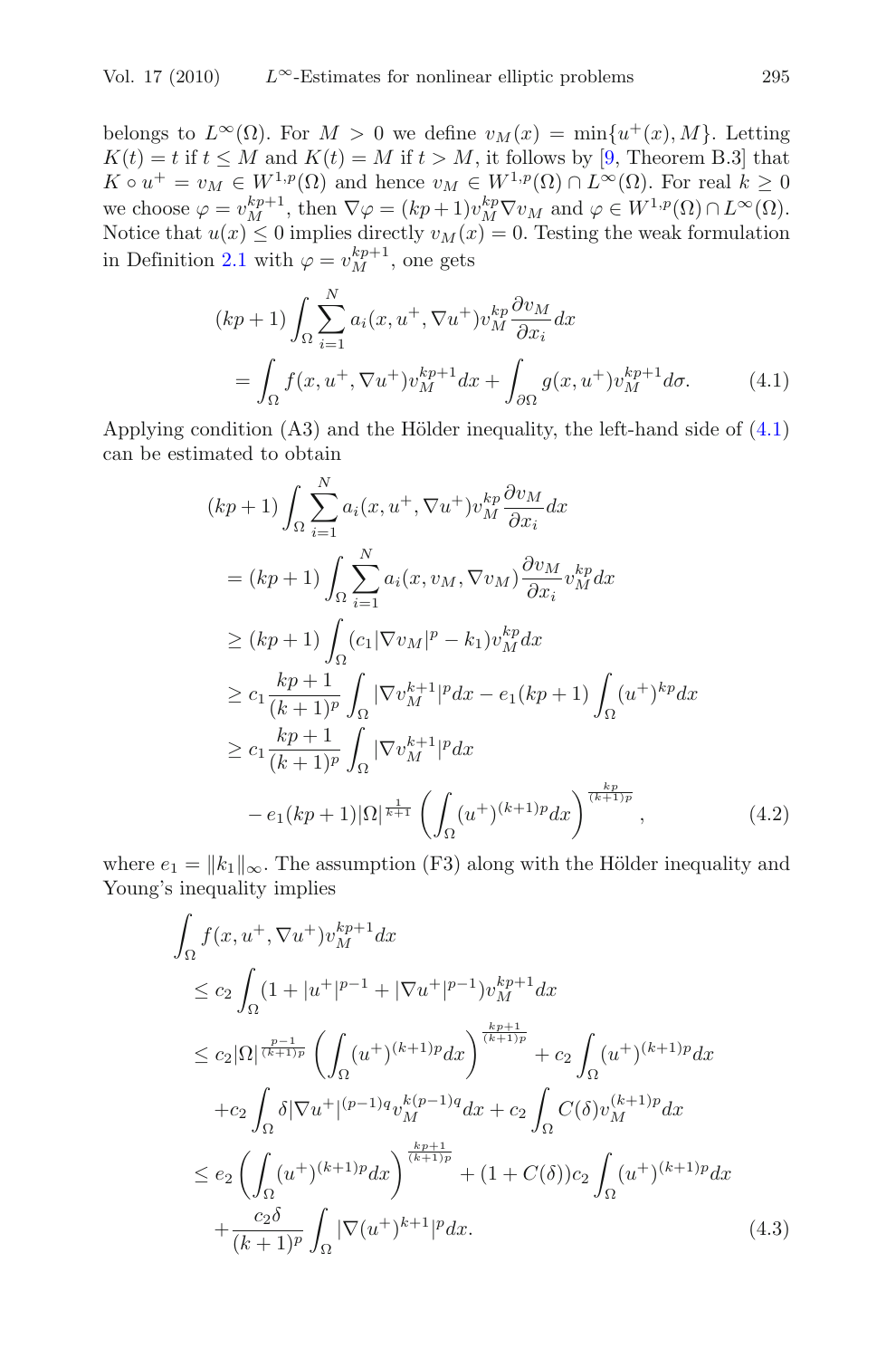<span id="page-7-0"></span>The same arguments for the boundary integral provide

$$
\int_{\partial\Omega} g(x, u^+) v_M^{kp+1} d\sigma \le c_3 \int_{\partial\Omega} (1 + |u^+|^{p-1}) v_M^{kp+1} d\sigma
$$
\n
$$
\le e_3 \left( \int_{\partial\Omega} (u^+)^{(k+1)p} d\sigma \right)^{\frac{kp+1}{(k+1)p}}
$$
\n
$$
+ e_4 \int_{\partial\Omega} (u^+)^{(k+1)p} d\sigma. \tag{4.4}
$$

Applying the estimates  $(4.2)$ – $(4.4)$  to  $(4.1)$  one gets

$$
\frac{kp+1}{(k+1)^p} \int_{\Omega} |\nabla v_M^{k+1}|^p dx
$$
\n
$$
\leq e_2 \left( \int_{\Omega} (u^+)^{(k+1)p} dx \right)^{\frac{kp+1}{(k+1)p}} + (1 + C(\delta))c_2 \int_{\Omega} (u^+)^{(k+1)p} dx
$$
\n
$$
+ \frac{c_2 \delta}{(k+1)^p} \int_{\Omega} |\nabla (u^+)^{k+1}|^p dx + e_3 \left( \int_{\partial \Omega} (u^+)^{(k+1)p} d\sigma \right)^{\frac{kp+1}{(k+1)p}}
$$
\n
$$
+ e_4 \int_{\partial \Omega} (u^+)^{(k+1)p} d\sigma + e_5 (kp+1) \left( \int_{\Omega} (u^+)^{(k+1)p} dx \right)^{\frac{kp}{(k+1)p}}.
$$
\n(4.5)

<span id="page-7-1"></span>We have  $\lim_{M\to\infty}v_M(x)=u^+(x)$  for a.e.  $x\in\Omega$  and can apply Fatou's Lemma which results in

$$
\frac{kp+1}{(k+1)^p} \int_{\Omega} |\nabla(u^+)^{k+1}|^p dx
$$
\n
$$
\leq e_2 \left( \int_{\Omega} (u^+)^{(k+1)p} dx \right)^{\frac{kp+1}{(k+1)p}} + (1 + C(\delta)) c_2 \int_{\Omega} (u^+)^{(k+1)p} dx
$$
\n
$$
+ \frac{c_2 \delta}{(k+1)^p} \int_{\Omega} |\nabla(u^+)^{k+1}|^p dx + e_3 \left( \int_{\partial \Omega} (u^+)^{(k+1)p} d\sigma \right)^{\frac{kp+1}{(k+1)p}}
$$
\n
$$
+ e_4 \int_{\partial \Omega} (u^+)^{(k+1)p} d\sigma + e_5 (kp+1) \left( \int_{\Omega} (u^+)^{(k+1)p} dx \right)^{\frac{kp}{(k+1)p}}.
$$
\n(4.6)

We have either

$$
\left(\int_{\Omega} (u^+)^{(k+1)p} dx\right)^{\frac{kp+1}{(k+1)p}} \le 1 \quad \text{or} \quad \left(\int_{\Omega} (u^+)^{(k+1)p} dx\right)^{\frac{kp+1}{(k+1)p}} \le \int_{\Omega} (u^+)^{(k+1)p} dx,
$$

respectively, either

$$
\left(\int_{\partial\Omega}(u^{+})^{(k+1)p}d\sigma\right)^{\frac{kp+1}{(k+1)p}}\leq 1\;\;\text{or}\;\;\left(\int_{\partial\Omega}(u^{+})^{(k+1)p}d\sigma\right)^{\frac{kp+1}{(k+1)p}}\leq \int_{\partial\Omega}(u^{+})^{(k+1)p}d\sigma,
$$

and finally, either

$$
\left(\int_{\Omega} (u^+)^{(k+1)p} dx\right)^{\frac{kp}{(k+1)p}} \leq 1 \quad \text{or} \quad \left(\int_{\Omega} (u^+)^{(k+1)p} dx\right)^{\frac{kp}{(k+1)p}} \leq \int_{\Omega} (u^+)^{(k+1)p} dx.
$$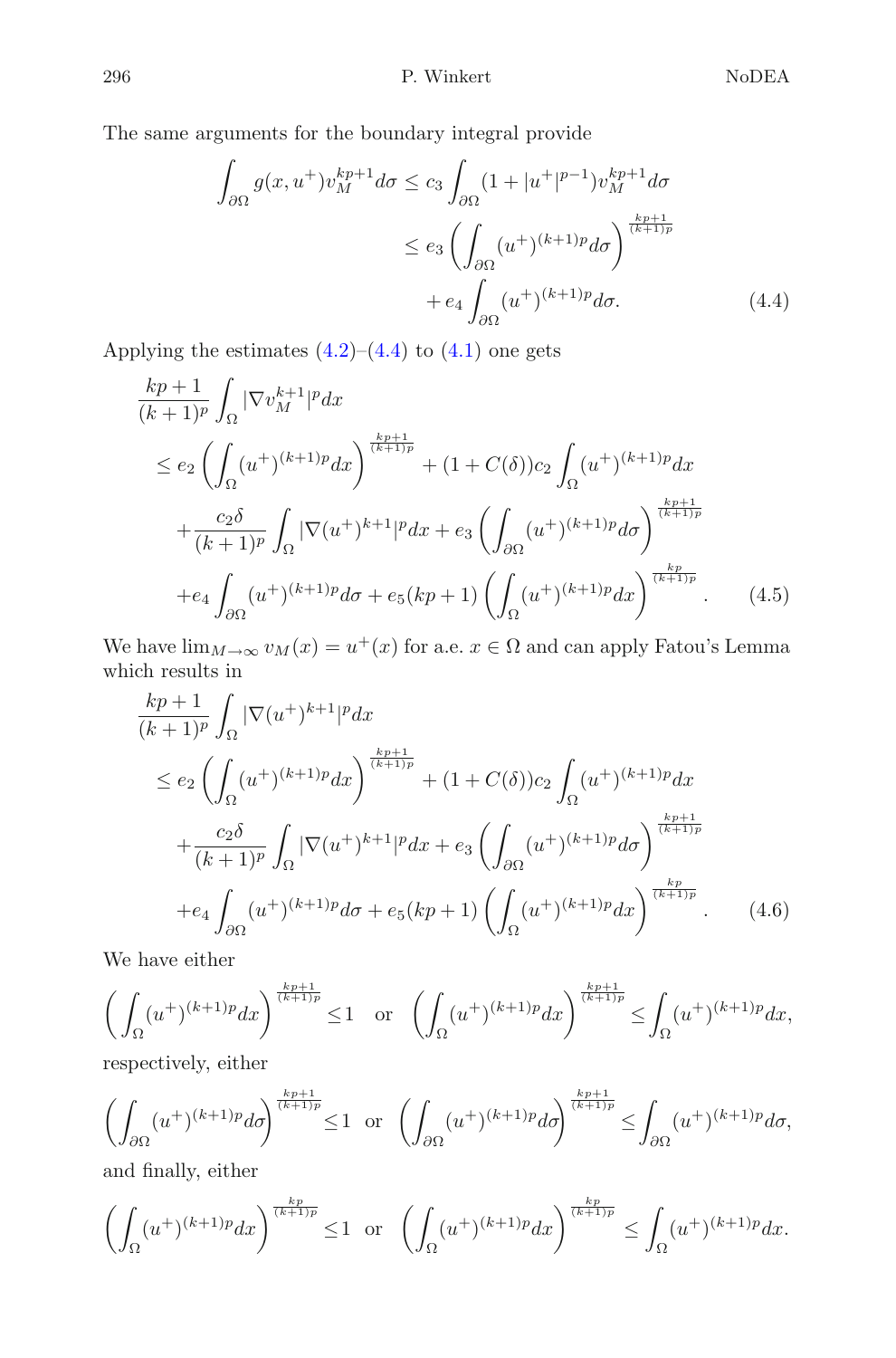Using the calculation above to  $(4.6)$ , we obtain

$$
\begin{aligned} &\left[\frac{kp+1}{(k+1)^p} - \frac{c_2\delta}{(k+1)^p}\right] \int_{\Omega} |\nabla(u^+)^{k+1}|^p dx \\ &\le (C(\delta)c_2 + e_6(kp+1)) \int_{\Omega} (u^+)^{(k+1)p} dx + e_7 \int_{\partial\Omega} (u^+)^{(k+1)p} d\sigma + e_8, \quad (4.7) \end{aligned}
$$

<span id="page-8-0"></span>where the choice  $\delta = \frac{kp+1}{2c_2}$  results in

$$
\frac{kp+1}{2(k+1)^p} \int_{\Omega} |\nabla(u^+)^{k+1}|^p dx
$$
  
\n
$$
\leq e_9(kp+1) \int_{\Omega} (u^+)^{(k+1)p} dx + e_7 \int_{\partial\Omega} (u^+)^{(k+1)p} d\sigma + e_8.
$$
\n(4.8)

It should be pointed out that

$$
C(\delta) = (\delta p)^{-\frac{q}{p}} \cdot \frac{1}{q} = \left(\frac{2c_2}{p}\right)^{\frac{q}{p}} \cdot \left(\frac{1}{kp+1}\right)^{\frac{q}{p}} \cdot \frac{1}{q} \le e_{10}
$$

<span id="page-8-2"></span>with a positive constant  $e_{10}$  where we have set  $e_9 = e_{10}c_2 + e_6$ . Adding on both sides of [\(4.8\)](#page-8-0) the positive integral  $\frac{kp+1}{2(k+1)^p} \int_{\Omega} (u^+)^{(k+1)p} dx$  yields

$$
\frac{kp+1}{2(k+1)^p} \left[ \int_{\Omega} |\nabla(u^+)^{k+1}|^p dx + \int_{\Omega} (u^+)^{(k+1)p} dx \right] \le e_{11}(kp+1) \int_{\Omega} (u^+)^{(k+1)p} dx + e_7 \int_{\partial \Omega} (u^+)^{(k+1)p} d\sigma + e_8, \tag{4.9}
$$

<span id="page-8-1"></span>due to the fact that  $\frac{kp+1}{2(k+1)^p} < kp+1$  for all  $k \geq 0$ . Next we want to estimate the boundary integral by an integral in the domain  $\Omega$ . Using [\(3.1\)](#page-5-1), [\(3.2\)](#page-5-2) and Young's inequality yields

$$
\int_{\partial\Omega} \left( (u^{+})^{k+1} \right)^{p} d\sigma
$$
\n
$$
= \left\| (u^{+})^{k+1} \right\|_{L^{p}(\partial\Omega)}^{p}
$$
\n
$$
\leq c_{4}^{p} \left\| (u^{+})^{k+1} \right\|_{B_{pp}^{\frac{1}{p}+\tilde{\varepsilon}}(\Omega)}^{p}
$$
\n
$$
\leq c_{4}^{p} c_{5}^{p} \left\| (u^{+})^{k+1} \right\|_{W^{1,p}(\Omega)}^{\left(\frac{1}{p}+\tilde{\varepsilon}\right)p} \left\| (u^{+})^{k+1} \right\|_{L^{p}(\Omega)}^{\left(1-\frac{1}{p}-\tilde{\varepsilon}\right)p}
$$
\n
$$
\leq c_{4}^{p} c_{5}^{p} \left( \delta' \left\| (u^{+})^{k+1} \right\|_{W^{1,p}(\Omega)}^{\left(1+\tilde{\varepsilon}p\right)\tilde{q}} + C(\delta') \left\| (u^{+})^{k+1} \right\|_{L^{p}(\Omega)}^{\left( p-1-\tilde{\varepsilon}p\right)\tilde{q}} \right)
$$
\n
$$
= c_{4}^{p} c_{5}^{p} \left( \delta' \left\| (u^{+})^{k+1} \right\|_{W^{1,p}(\Omega)}^{p} + C(\delta') \left\| (u^{+})^{k+1} \right\|_{L^{p}(\Omega)}^{p} \right), \tag{4.10}
$$

where  $\tilde{q} = \frac{p}{1+\tilde{\epsilon}p}$  and  $\tilde{q}' = \frac{p}{p-1-\tilde{\epsilon}p}$  satisfy  $\frac{1}{\tilde{q}} + \frac{1}{\tilde{q}'} = 1$  and  $\delta'$  is a free parameter specified later. Note that the positive constant  $C(\delta')$  depends on  $\delta'$ . Applying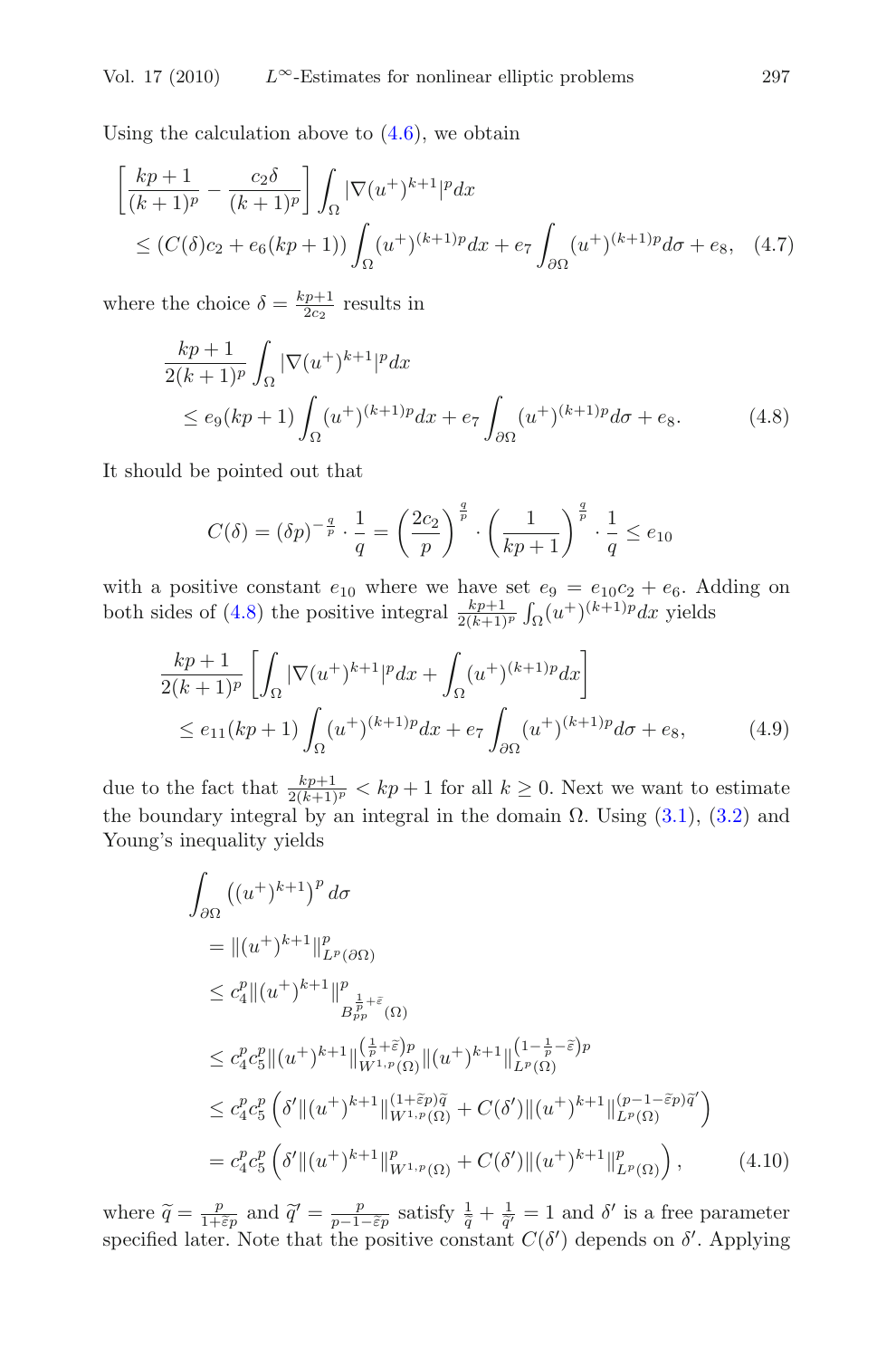$(4.10)$  to  $(4.9)$  shows

$$
\frac{kp+1}{2(k+1)^p} \left[ \int_{\Omega} |\nabla(u^+)^{k+1}|^p dx + \int_{\Omega} (u^+)^{(k+1)p} dx \right]
$$
  
\n
$$
\leq e_{11}(kp+1) \int_{\Omega} (u^+)^{(k+1)p} dx + e_7 \int_{\partial \Omega} (u^+)^{(k+1)p} d\sigma + e_8
$$
  
\n
$$
\leq e_{11}(kp+1) \int_{\Omega} (u^+)^{(k+1)p} dx + e_{12}\delta' ||(u^+)^{k+1}||^p_{W^{1,p}(\Omega)}
$$
  
\n
$$
+ e_{12}C(\delta') ||(u^+)^{k+1}||^p_{L^p(\Omega)} + e_8,
$$

<span id="page-9-0"></span>where  $e_{12} = e_7 c_4^p c_5^p$  is a positive constant. We take  $\delta' = \frac{k p + 1}{e_{12} 4(k+1)^p}$  to get

$$
\left(\frac{kp+1}{2(k+1)^p} - e_{12}\frac{kp+1}{e_{12}4(k+1)^p}\right) \left[\int_{\Omega} |\nabla(u^+)^{k+1}|^p dx + \int_{\Omega} |(u^+)^{k+1}|^p dx\right]
$$
  
\n
$$
\leq e_{11}(kp+1) \int_{\Omega} (u^+)^{(k+1)p} dx + e_{12}C(\delta') ||(u^+)^{k+1}||^p_{L^p(\Omega)} + e_8
$$
  
\n
$$
\leq e_{13}(kp+1+C(\delta')) \int_{\Omega} (u^+)^{(k+1)p} dx + e_8,
$$
\n(4.11)

where it holds

$$
kp + 1 + C(\delta') = kp + 1 + \left(\frac{4e_{12}}{p}\right)^{\frac{q}{p}} \cdot \left(\frac{(k+1)^p}{kp+1}\right)^{\frac{q}{p}} \cdot \frac{1}{q}
$$
  

$$
\leq e_{14} \left(kp + 1 + \left(\frac{(k+1)^{\frac{p}{p-1}}}{(kp+1)^{\frac{1}{p-1}}}\right)\right)
$$
  

$$
\leq e_{15}(kp+1)^{\frac{p}{p-1}}.
$$

Applying the calculations above to [\(4.11\)](#page-9-0) provides

$$
\frac{kp+1}{4(k+1)^p} \left[ \int_{\Omega} |\nabla(u^+)^{k+1}|^p dx + \int_{\Omega} |(u^+)^{k+1}|^p dx \right]
$$
  

$$
\leq e_{16}(kp+1)^{\frac{p}{p-1}} \left[ \int_{\Omega} (u^+)^{(k+1)p} dx + 1 \right],
$$

equivalently

$$
\|(u^+)^{k+1}\|_{W^{1,p}(\Omega)}^p \le (kp+1)^{\frac{1}{p-1}}(k+1)^p e_{17} \left[ \int_{\Omega} (u^+)^{(k+1)p} dx + 1 \right].
$$

By Sobolev's embedding theorem a positive constant  $e_{18}$  exists such that

$$
||(u^+)^{k+1}||_{L^{p^*}(\Omega)} \le e_{18}||(u^+)^{k+1}||_{W^{1,p}(\Omega)},
$$
\n(4.12)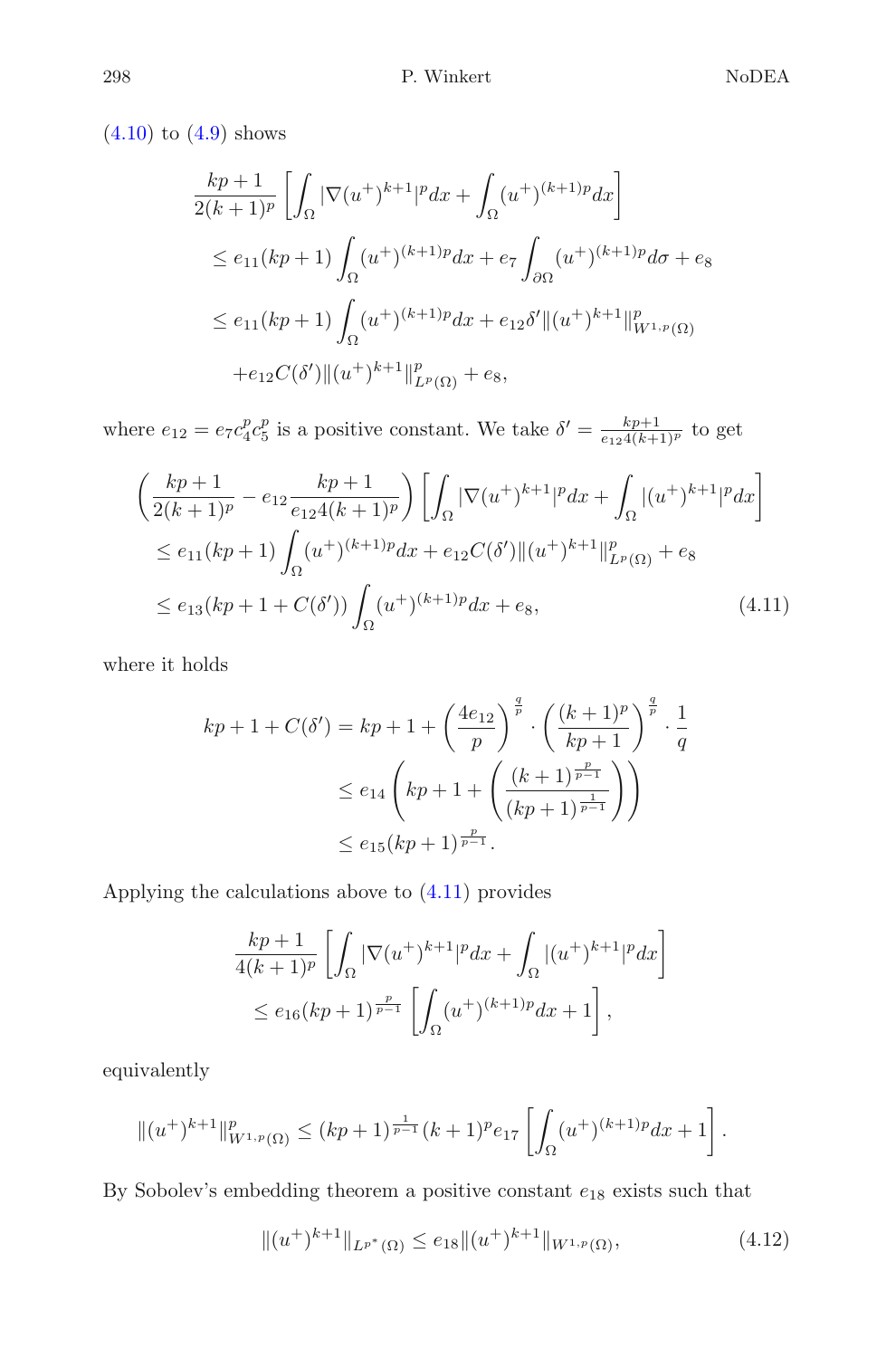where  $p^* = \frac{Np}{N-p}$  if  $1 < p < N$  and  $p^* = 2p$  if  $p = N$ . We get

$$
||u^+||_{L^{(k+1)p^*}(\Omega)}
$$
  
\n
$$
= ||(u^+)^{k+1}||_{L^{p^*}(\Omega)}
$$
  
\n
$$
\leq e_{18}^{\frac{1}{k+1}} ||(u^+)^{k+1}||_{W^{1,p}(\Omega)}^{\frac{1}{k+1}}
$$
  
\n
$$
\leq e_{18}^{\frac{1}{k+1}} ((kp+1)^{\frac{1}{(p-1)p}}(k+1))^{\frac{1}{k+1}} e_{17}^{\frac{1}{(k+1)p}} \left[ \int_{\Omega} (u^+)^{(k+1)p} dx + 1 \right]^{\frac{1}{(k+1)p}}.
$$

Since  $((kp+1)^{\frac{1}{(p-1)p}}(k+1))^{\frac{1}{\sqrt{k+1}}} \geq 1$  and  $\lim_{k\to\infty} ((kp+1)^{\frac{1}{(p-1)p}}(k+1))^{\frac{1}{\sqrt{k+1}}}$ 1, there exists a constant  $e_{19} > 1$  such that  $((kp+1)^{\frac{1}{(p-1)p}}(k+1))^{\frac{1}{k+1}} \leq e_{19}^{\frac{1}{\sqrt{k+1}}}$ . We obtain

$$
||u^+||_{L^{(k+1)p^*}(\Omega)} \le e_{18}^{\frac{1}{k+1}} e_{19}^{\frac{1}{\sqrt{k+1}}} e_{17}^{\frac{1}{(k+1)p}} \left[ \int_{\Omega} (u^+)^{(k+1)p} dx + 1 \right]^{\frac{1}{(k+1)p}}.
$$
 (4.13)

<span id="page-10-0"></span>Now, we will use the bootstrap arguments similarly as in the proof of [\[8](#page-13-11), Lemma 3.2] starting with  $(k_1 + 1)p = p^*$  to get

$$
||u^+||_{L^{(k+1)p^*}(\Omega)} \le c(k)
$$

for any finite number  $k > 0$  which shows that  $u^+ \in L^r(\Omega)$  for any  $r \in (1,\infty)$ . To prove the uniform estimate with respect to  $k$  we argue as follows. If there is a sequence  $k_n \to \infty$  such that

$$
\int_{\Omega} (u^{+})^{(k_{n}+1)p} dx \le 1,
$$

we have immediately

$$
||u^+||_{L^{\infty}(\Omega)} \le 1,
$$

(cf. the proof of [\[8](#page-13-11), Lemma 3.2]). In the opposite case there exists  $k_0 > 0$  such that

$$
\int_{\Omega} (u^{+})^{(k+1)p} dx > 1
$$

for any  $k \geq k_0$ . Then we conclude from [\(4.13\)](#page-10-0)

$$
||u^+||_{L^{(k+1)p^*}(\Omega)} \le e^{\frac{1}{k+1}}_{13} e^{\frac{1}{\sqrt{k+1}}} e^{\frac{1}{(k+1)p}}_{20} ||u^+||_{L^{(k+1)p}}, \quad \text{for any } k \ge k_0,
$$
 (4.14)

<span id="page-10-1"></span>where  $e_{20} = 2e_{17}$ . Choosing  $k := k_1$  such that  $(k_1 + 1)p = (k_0 + 1)p^*$  yields

$$
||u^+||_{L^{(k_1+1)p^*}(\Omega)} \le e^{\frac{1}{k_1+1}} e^{\frac{1}{\sqrt{k_1+1}}} e^{\frac{1}{(k_1+1)p}} 20} ||u^+||_{L^{(k_1+1)p}(\Omega)}.
$$
 (4.15)

Next, we can choose  $k_2$  in [\(4.14\)](#page-10-1) such that  $(k_2 + 1)p = (k_1 + 1)p^*$  to get

$$
||u^+||_{L^{(k_2+1)p^*}(\Omega)} \le e^{\frac{1}{k_2+1}} e^{\frac{1}{\sqrt{k_2+1}}}_{19} e^{\frac{1}{(k_2+1)p}}_{9} ||u^+||_{L^{(k_2+1)p}(\Omega)}
$$
  
=  $e^{\frac{1}{k_2+1}}_{19} e^{\frac{1}{\sqrt{k_2+1}}}_{19} e^{\frac{1}{(k_2+1)p}}_{20} ||u^+||_{L^{(k_1+1)p^*}(\Omega)}.$  (4.16)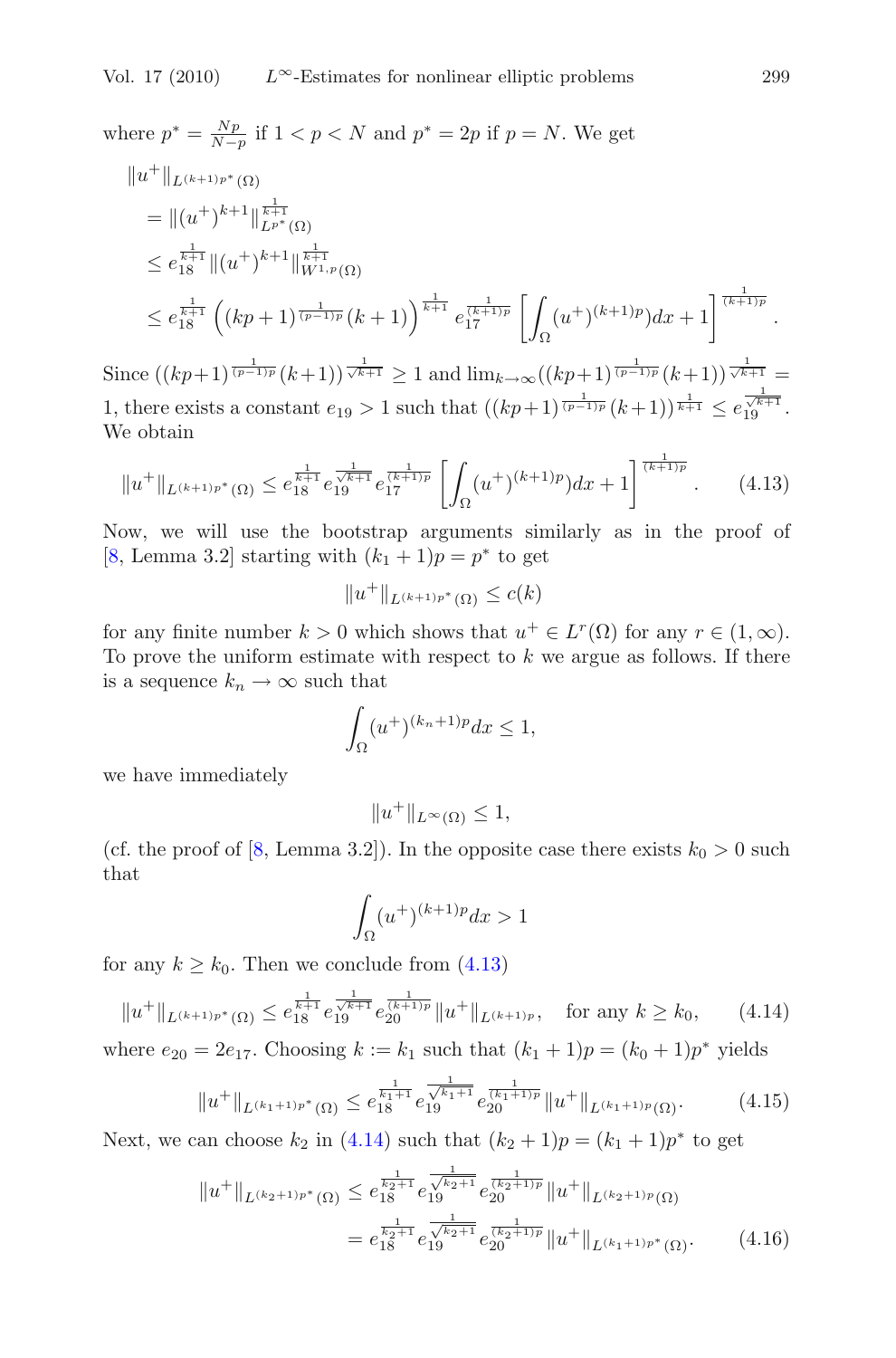By induction we obtain

$$
||u^+||_{L^{(k_n+1)p^*}(\Omega)} \leq e^{\frac{1}{k_n+1}}_{18} e^{\frac{1}{\sqrt{k_n+1}}} e^{\frac{1}{(k_n+1)p}}_{20} ||u^+||_{L^{(k_n+1)p}(\Omega)}
$$
  
=  $e^{\frac{1}{k_n+1}}_{18} e^{\frac{1}{\sqrt{k_n+1}}} e^{\frac{1}{(k_n+1)p}}_{20} ||u^+||_{L^{(k_{n-1}+1)p^*}(\Omega)},$  (4.17)

where the sequence  $(k_n)$  is chosen such that  $(k_n + 1)p = (k_{n-1} + 1)p^*$  with  $k_0 > 0$ . One easily verifies that  $k_n + 1 = (\frac{p^*}{p})^n$ . Thus

$$
||u^+||_{L^{(k_n+1)p^*}(\Omega)}
$$
  
=  $e_{18}^{\sum_{i=1}^n \frac{1}{k_i+1}} e_{19}^{\sum_{i=1}^n \frac{1}{\sqrt{k_i+1}}} e_{20}^{\sum_{i=1}^n \frac{1}{(k_i+1)p}} ||u^+||_{L^{(k_0+1)p^*}(\Omega)},$  (4.18)

with  $r_n = (k_n + 1)p^* \to \infty$  as  $n \to \infty$ . Since  $\frac{1}{k_i+1} = (\frac{p}{p^*})^i$  and  $\frac{p}{p^*} < 1$  there is a constant  $e_{21} > 0$  such that

$$
||u^+||_{L^{(k_n+1)p^*}(\Omega)} \le e_{21}||u^+||_{L^{(k_0+1)p^*}(\Omega)} < \infty.
$$
\n(4.19)

<span id="page-11-0"></span>Let us assume that  $u^+ \notin L^{\infty}(\Omega)$ . Then there exist  $\eta > 0$  and a set A of positive measure in  $\Omega$  such that  $u^+(x) \ge e_{21} ||u^+||_{L^{(k_0+1)p^*}(\Omega)} + \eta$  for  $x \in A$ . It follows that

$$
||u^+||_{L^{(k_n+1)p^*}(\Omega)} \ge \left(\int_A |u^+(x)|^{(k_n+1)p^*}\right)^{\frac{1}{(k_n+1)p^*}} \ge \left(e_{21}||u^+||_{L^{(k_0+1)p^*}(\Omega)} + \eta\right)|A|^{\frac{1}{(k_n+1)p^*}}.
$$

Passing to the limes inferior in the inequality above yields

$$
\liminf_{n \to \infty} ||u^+||_{L^{(k_n+1)p^*}(\Omega)} \ge e_{21} ||u^+||_{L^{(k_0+1)p^*}(\Omega)} + \eta,
$$

which is a contradiction to [\(4.19\)](#page-11-0) and hence,  $u^+ \in L^{\infty}(\Omega)$ . In a similar way one shows that  $u^- = \max\{-u, 0\} \in L^{\infty}(\Omega)$ . This proves  $u = u^+ - u^- \in$  $L^{\infty}(\Omega)$ .

**Remark 4.2.** Note that the finiteness of the integrals

$$
\int_{\Omega} |\nabla(u^+)^{k+1}|^p dx, \quad \int_{\Omega} |(u^+)^{k+1}|^p dx
$$

is shown in the end of the proof of Theorem [4.1](#page-5-0) by a suitable choice of the parameter  $k$ . This is a typical proceeding in the use of the Moser iteration (see, e.g. [\[8](#page-13-11)]).

Let us now suppose an additional condition to the function  $g: \Omega \times \mathbb{R} \to \mathbb{R}$ as follows.

 $(G4)$  g satisfies the condition

$$
|g(x_1, s_1) - g(x_2, s_2)| \le L [|x_1 - x_2|^{\alpha} + |s_1 - s_2|^{\alpha}],
$$
  
all pairs  $(x_1, s_1)$   $(x_2, s_2)$  in  $\partial \Omega \times [-M, M_1]$  where M

for all pairs  $(x_1, s_1), (x_2, s_2)$  in  $\partial\Omega \times [-M_0, M_0],$  where  $M_0$  is a positive constant and  $\alpha \in (0,1]$ .

<span id="page-11-1"></span>**Theorem 4.3.** Let the conditions  $(A1)$ – $(A3)$ ,  $(F1)$ – $(F3)$  and  $(G1)$ – $(G4)$  be *satisfied.* Let  $u \in W^{1,p}(\Omega)$  *be a solution of* [\(1.1\)](#page-0-0). Then  $u \in C^{1,\alpha}(\overline{\Omega})$ .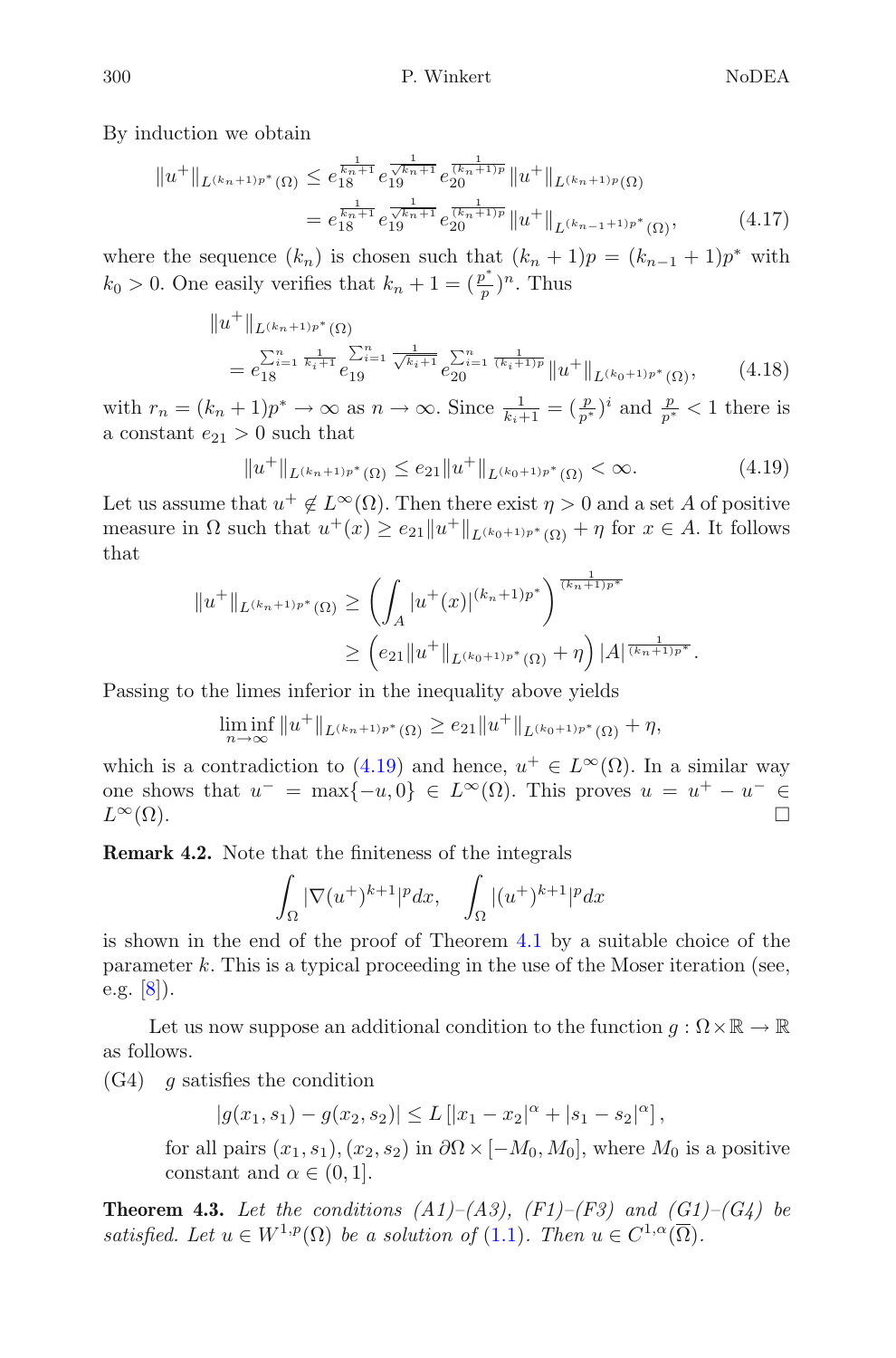*Proof.* Theorem [4.1](#page-5-0) implies  $u \in L^{\infty}(\Omega)$ . Moreover, we see at once that the assumptions  $(0.3a)-(0.3d)$  and  $(0.6)$  in [\[10](#page-13-3)] are satisfied which yields in view of  $[10,$  Theorem 2 the assertion.  $\Box$ 

**Example.** Let  $A = -\Delta_p, 1 \leq p \leq \infty$ , be the negative p–Laplacian which is defined by

$$
-\Delta_p u = -\operatorname{div}\left(|\nabla u|^{p-2} \nabla u\right) \quad \text{where } \nabla u = (\partial u/\partial x_1, \dots, \partial u/\partial x_N). \quad (4.20)
$$

The coefficients  $a_i, i = 1, \ldots, N$  are given by

$$
a_i(x, s, \xi) = |\xi|^{p-2} \xi_i.
$$

Thus, hypothesis (A1) is satisfied with  $k_0 = 0$  and  $c_0 = 1$ . Hypothesis (A2) is a consequence of the inequalities from the vector-valued function  $\xi \mapsto |\xi|^{p-2}\xi$ (see [\[2](#page-12-4), Page 37]) and (A3) is satisfied with  $c_1 = 1$  and  $k_1 = 0$ . Our equation in  $(1.1)$  gets the form

$$
-\Delta_p u = f(x, u, \nabla u) \quad \text{in } \Omega,
$$
  

$$
|\nabla u|^{p-2} \frac{\partial u}{\partial \nu} = g(x, u) \quad \text{on } \partial \Omega,
$$
 (4.21)

<span id="page-12-5"></span>where  $\frac{\partial u}{\partial \nu}$  means the outer normal derivative of u with respect to  $\partial \Omega$ . Theo-rems [4.1](#page-5-0) and [4.3](#page-11-1) ensure under the assumptions  $(F1)$ – $(F3)$  and  $(G1)$ – $(G4)$  that every solution u of [\(4.21\)](#page-12-5) satisfies  $u \in L^{\infty}(\Omega)$  and  $u \in C^{1,\alpha}(\overline{\Omega})$ .

#### **Acknowledgment**

The author gratefully acknowledges the helpful suggestions of M. Wilke and R. Zacher during the preparation of the paper.

## **References**

- <span id="page-12-2"></span>[1] Amann, H.: Linear and Quasilinear Parabolic Problems. Birkhäuser Boston Inc., Boston (1995)
- <span id="page-12-4"></span>[2] Carl, S., Le, V.K., Motreanu, D.: Nonsmooth variational problems and their inequalities. Springer Monographs in Mathematics. Springer, New York (2007)
- <span id="page-12-0"></span>[3] Dobrowolski, M.: Applied functional analysis. Functional Analysis, Sobolev Spaces and Elliptic Differential Equations. Springer, Berlin (2006)
- <span id="page-12-1"></span>[4] Dobrowolski, M.: private communication, 2008
- <span id="page-12-3"></span>[5] Dr´abek, P.: The least eigenvalues of nonhomogeneous degenerated quasilinear eigenvalue problems. Math. Bohem. **120**, 169–195 (1995)
- [6] Drábek, P.: Nonlinear eigenvalue problem for p-Laplacian in  $\mathbb{R}^N$ . Math. Nachr. **173**, 131–139 (1995)
- [7] Drábek, P., Hernández, J.: Existence and uniqueness of positive solutions for some quasilinear elliptic problems. Nonlinear Anal. **44**, 189–204 (2001)